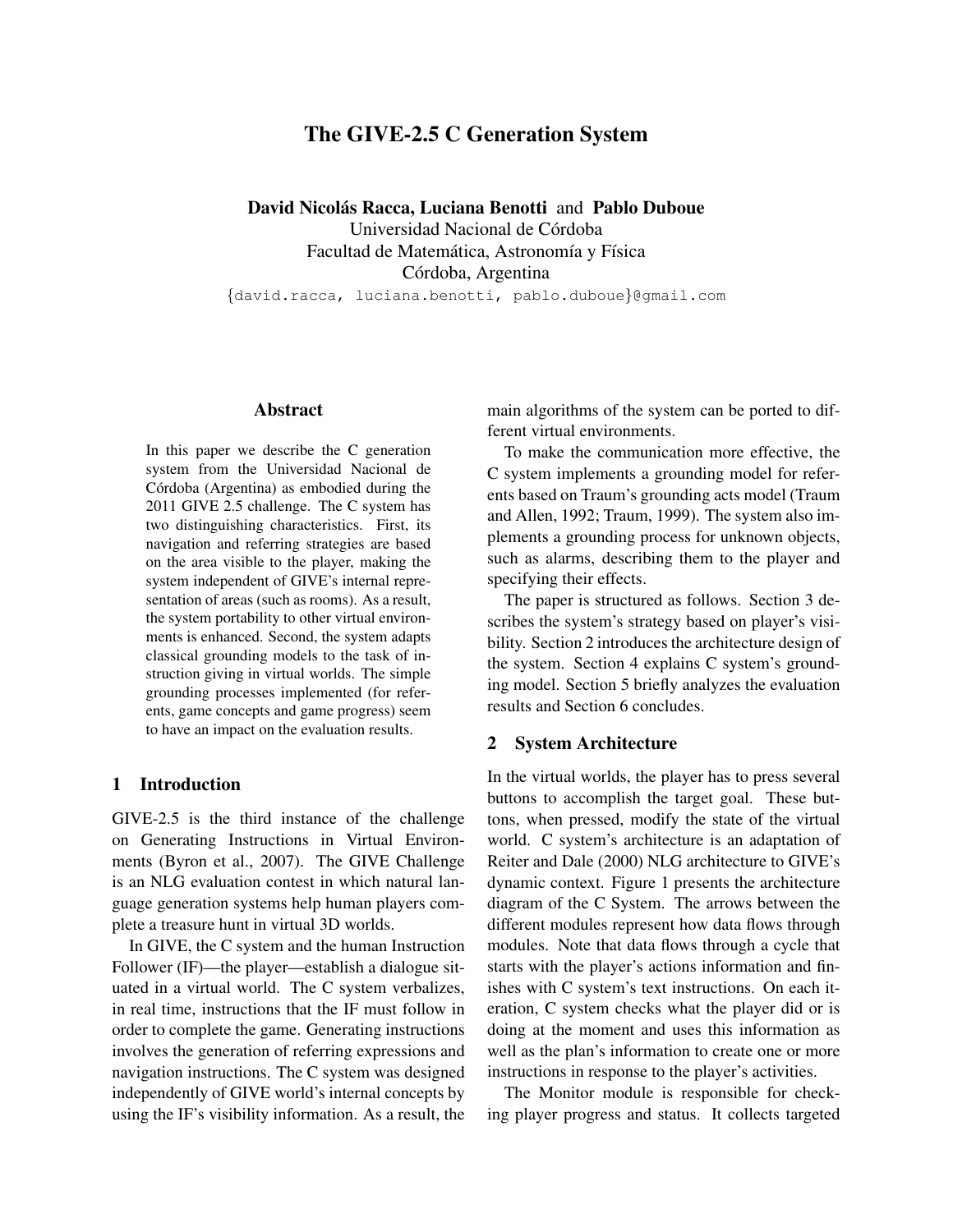

Figure 1: C system's architecture diagram.

player's actions which will be used later by the CNLG module to determine the content of the next instruction to be generated. Given a player's action, Monitor checks if the system's last verbalized plan step has now been accomplished by the player. That is, it verifies whether the player has performed the action previously indicated by the C system. This task is important for the grounding process implemented by the NLG as discussed in Section 4. The monitor also checks if the player is close to an alarm and whether an alarm is visible. In addition, it checks for player's inactivity using a set of timeouts which take into account the time the player is taking to perform the last issued instruction.

The CNLG module is the language generator of the system and is based on Reiter and Dale's architecture. The Content Determination unit uses the current plan and the monitor output to create a list of messages. Each message contains information corresponding to a CNLG's final utterance. Given a set of player's activity events such as a correct/incorrect object manipulation or player's inactivity, the Content Determination module selects from the plan the items that will form part of the next generated instructions. The Lexicalizer and Referring Expressions Generator (REG) modules convert the messages given by the Content Determinator module into a set of sentences objects (each representing a text utterance). The CWorld module provides information to all other modules about the current state of the GIVE World and player status.

Lastly, the Instruction Timer module sends the list

of sentences to the human player ensuring that these are shown long enough to be considered completely read. It also determines which utterances will be shown using a priority hierarchy list of the sentence objects. Using this information, it classifies the sentences into shown and overlapped sentences.

## 3 Visibility-based Strategy

The main NLG task in GIVE is helping the human player by communicating a list of steps to reach the trophy. Thus, the NLG must communicate all the steps that compose the plan obtained using the GIVE framework planner. On this context there are three different types of plan steps (PS): movement plan steps (MoPS), object manipulation plan steps (MaPS) and object taking plan steps (TaPS). In GIVE, MaPS are related to pressing buttons where TaPS are actions that imply the possession of an object. MoPS are movement actions indicating the player must move from one region to another.

Since planners cannot handle continues environments, the virtual world has to be discretized. GIVE worlds are discretized into smaller rectangular regions such that, for all pairs of regions A and B, A is adjacent to B if and only if every point of A can be seen from B and every point of B can be seen from A. Two points in different regions can see each other if it is possible to draw a straight line between the two points without intersecting a wall. In GIVE, all rooms and hallways are rectangular and therefore so are all regions.

The strategy of the C system is based on player's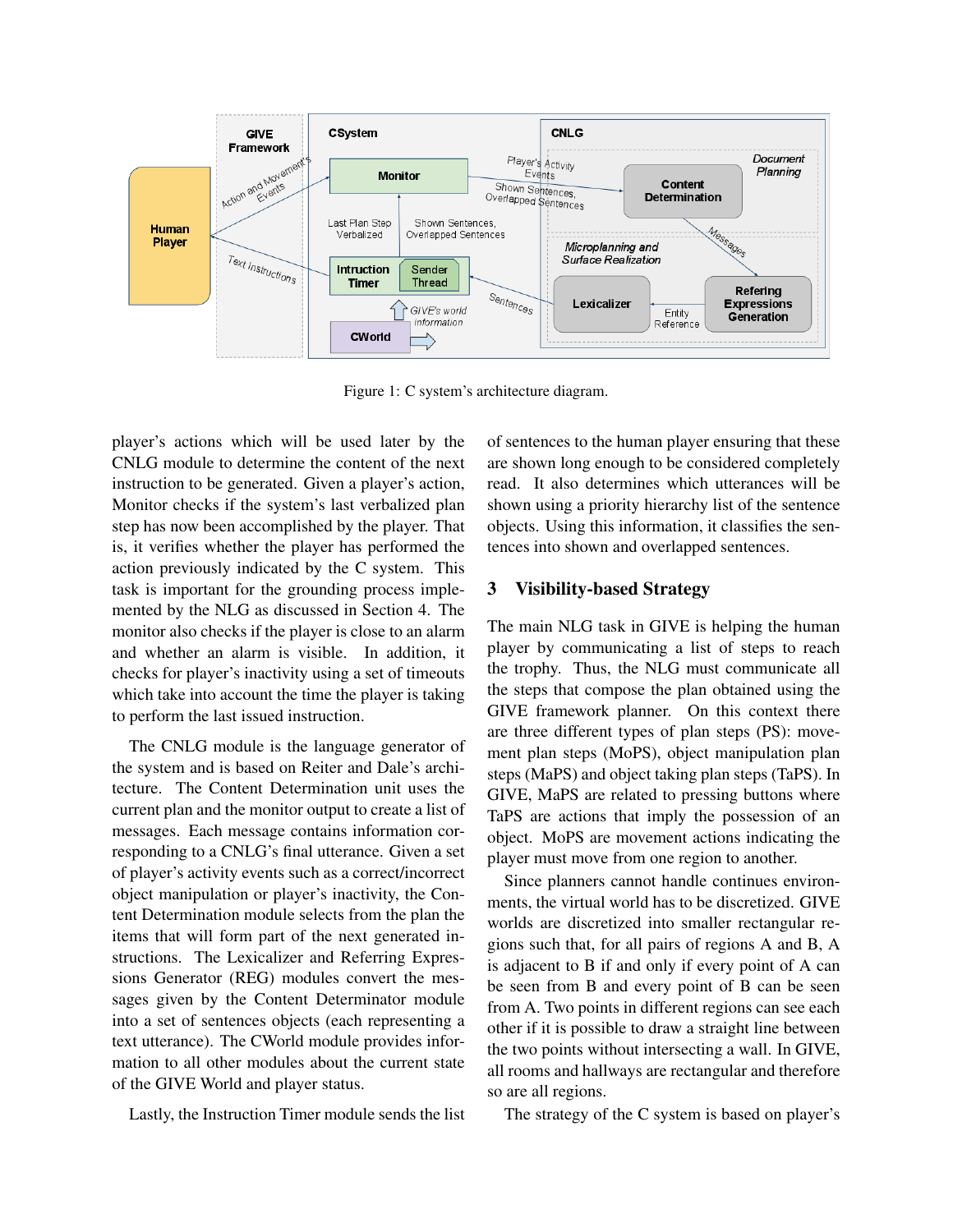visibility. The C system chooses the next plan step to verbalize by checking whether the plan step's argument (e.g., button or target region) is visible by the player. The plan is a list composed of MaPS, MoPS and TaPS, sorted by the order in which these actions needs to be performed. A GIVE tipical plan has the following form:

$$
\begin{pmatrix} MoPS_1^1, MoPS_2^1,...,MaPS_1,\\ MoPS_1^2, MoPS_2^2,...,MaPS_2,\\...,\\MaPS_k, MoPS_1^{k+1}, MoPS_2^{k+1},...,TaPS \end{pmatrix}
$$

Our algorithm selects one plan step at a time checking whether the argument of the first MaPS or TaPS is visible-360◦ by the player. An object is visible-360◦ by the player if she can visualize it directly by turning around 360◦ . If the first MaPS or TaPS do not satisfy this, then the C system takes the sublist  $[MoPS<sub>1</sub><sup>1</sup>, MoPS<sub>2</sub><sup>1</sup>, ..., MaPS<sub>1</sub>]$  and looks for the last MoPS that its "to" region is visible-360◦ by the player. A region is visible-360◦ when its center point is visible-360◦ . Therefore, the C system will first refer to the first object that the player has to manipulate if it is visible-360◦ and it will refer to the last visible region if that object is not visible. The principle of discretization given above ensures that such region exists if the plan is valid. The resulting behavior is to navigate the player referring to the furthest region until the first object to manipulate becomes visible. When giving MoPS instructions, the system replans only when the player has moved off the path enough to lose all MoPS region's visibility.

The C system replans if the player actions invalidate the current plan. This can happen if the player presses a button that was not the next button in the plan or when she goes so far away from the path established by plan that all the regions in the path are no longer visible-360°.

Object's visibility at 360◦ considers a circular visibility zone. This represents the points from which the player is able to visualize the object at 360◦ . The zone circle's radius determines the distance from which the system will consider that the player can see the object and it depends on the number of distractors that object has. This value is higher if there are few distractors and it is lower if there are many. By doing this, the C system forces the player to get closer to the target object if there are many distrac-



Figure 2: A referential expression from outside the button's room.

tors near, decreasing the number of visible distractors and thus, facilitating the generation of referring expressions. This also makes the C system capable of giving a button's reference from afar if the button is alone and then easily identifiable.

C system verbalizes MoPS referencing their region's center by using direction instructions such as —*Go straight*— or —*Move left*—. Also, while navigating, the system checks if there are alarms between the target region and player's location in a straight line and it warns the player about this. MaPS are verbalized using referential expressions for the target objects. To make this kind of references, the system uses object's type and color, its relative position with respect to others of the same type (e.g., first, second, in the middle) and its relative position with respect to player's location (e.g., on your left). It also implements visual focus and deduction by elimination types of references as —*That one* or —*Not this one*—. Visual focus and deduction by elimination expressions are generated for trophy objects too, besides button's objects.

The C system visibility-based strategy is a general approach that allows to reference buttons as soon as they become visible (for example, the bottom green button in Figure 2). This strategy is, of course, not without its limitations. We can experience stability issues with respect to the generated descriptions for players that move abruptly (particularly if turning).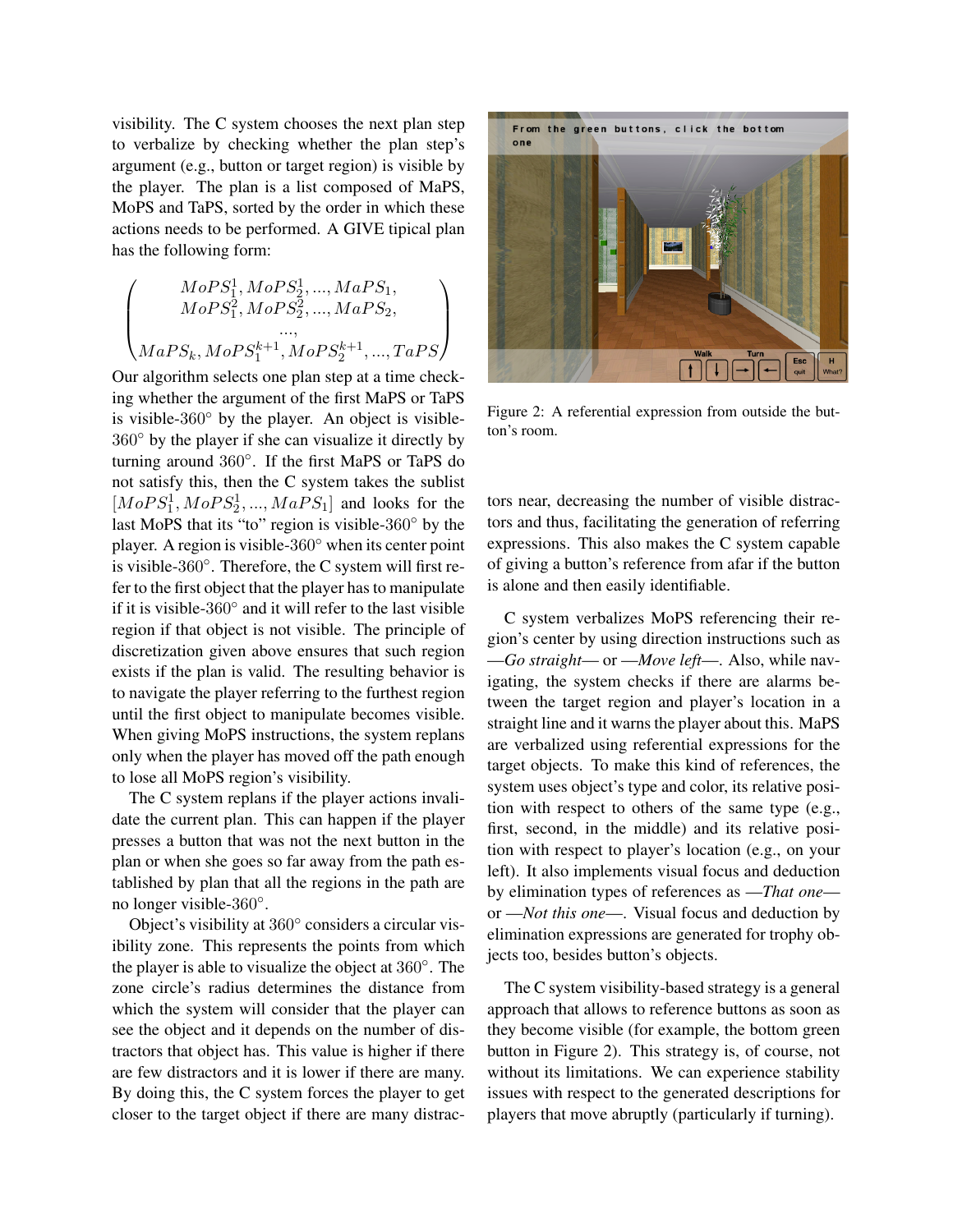## 4 Grounding in Situated Dialogue

When people communicate, they constantly try to arrive to a state in which they believe to have understood, what has been said, well enough for current purposes. The process by which people arrive to this state is called *grounding*. The C system implements three different kinds of grounding.

First, the system grounds new virtual world objects such as alarms and safes. In this process what is grounded is the link between the graphical representation of alarms and safes inside GIVE with the role they play in the game. This grounding process is crucial for completing the GIVE task successfully since the player needs to identify the alarms in order not to lose the game, and she needs to identify the safe in order to win the game. The system implements this grounding process in two stages. The first time the player sees an alarm the system introduces the new object by first describing the object and prompting the player to pay attention to it—*Do you see that red region on the floor?*—then naming it— *That's an activated alarm* and finally describing its effects—*If you step over one of them, we'll lose the game*. In a second stage, every time the player gets too close to an alarm, the system will just present a warning—*There's an alarm, watch out*. The evidence that the alarms have been grounded is quite weak in the GIVE scenario since the player does not need to interact with them but to avoid them. However, we believe it had an impact in the number of lost games (see §5).

Secondly, the system grounds the state of completion of the task. In this process, what is grounded is the effect the player actions have on the state of the task. The C system implements this grounding process in order to minimize the amount of cancelled games following the hypothesis that the player will cancel less if she knows she is advancing in the task. This grounding process is implemented by indicating the effect of the player actions which advance the task—*We've opened one door. We need to open two more doors*—as well as those actions that were incorrect—*Wrong button! We've activated an alarm.* The evidence that the current state of the task has been grounded is non-existing in the GIVE scenario since the player does not react to it in any observable way. However, we believe it had an impact in the number of cancelled games and in the subjective metrics too (see §5).

Finally, the system needs to ground the buttons that the player has to manipulate in order to advance in the task. In this process, what is grounded is the identity of particular buttons that the player has to interact with. This is the grounding task which exhibits the strongest evidence, since the player interacting with the referred button is strong evidence that the intended referent was grounded. However, this is also the grounding task inside GIVE which is more complex since the GIVE worlds are designed such that the intended referents have many distractors (objects of similar characteristics). As a result, the best strategy to implement this grounding process is not to give a referring expression that uniquely identifies the referent but to implement it as a *collaborative* grounding process (as proven empirically by the GIVE-2 NA system (Denis et al., 2010)). The C system implements this grounding process adapting the model proposed by Traum (1992; 1999), which is a computational adaptation of the collaborative grounding model proposed by Clark and Schaefer (1989). In the rest of this section we explain how the C system adapts Traum's model to instruction giving in virtual environments.

Let's consider the following sample interaction with the system:

*IG(1): Press the left blue button IF(2): [Stares at the button on the right] IG(3): Not that button IF(4): [Stares at the left button] IG(5): Yep, that button IF(6): [Pushes the left blue button]*

Traum models the grounding process as a finite state automata. Figure 3 illustrates the part of the automata of Traum's model that was implemented in the C system.

The arc  $(S,1)$  represents the contribution to be grounded— contribution (1) in our example. The remaining arcs represent contributions which do not need to be grounded because they are grounding acts—such as contributions (2) to  $(6)^1$  in our example. Contributions (1) to (6) make the automata

 $1$ Notice that we consider that contributions are not only IG's utterances but also IF's actions.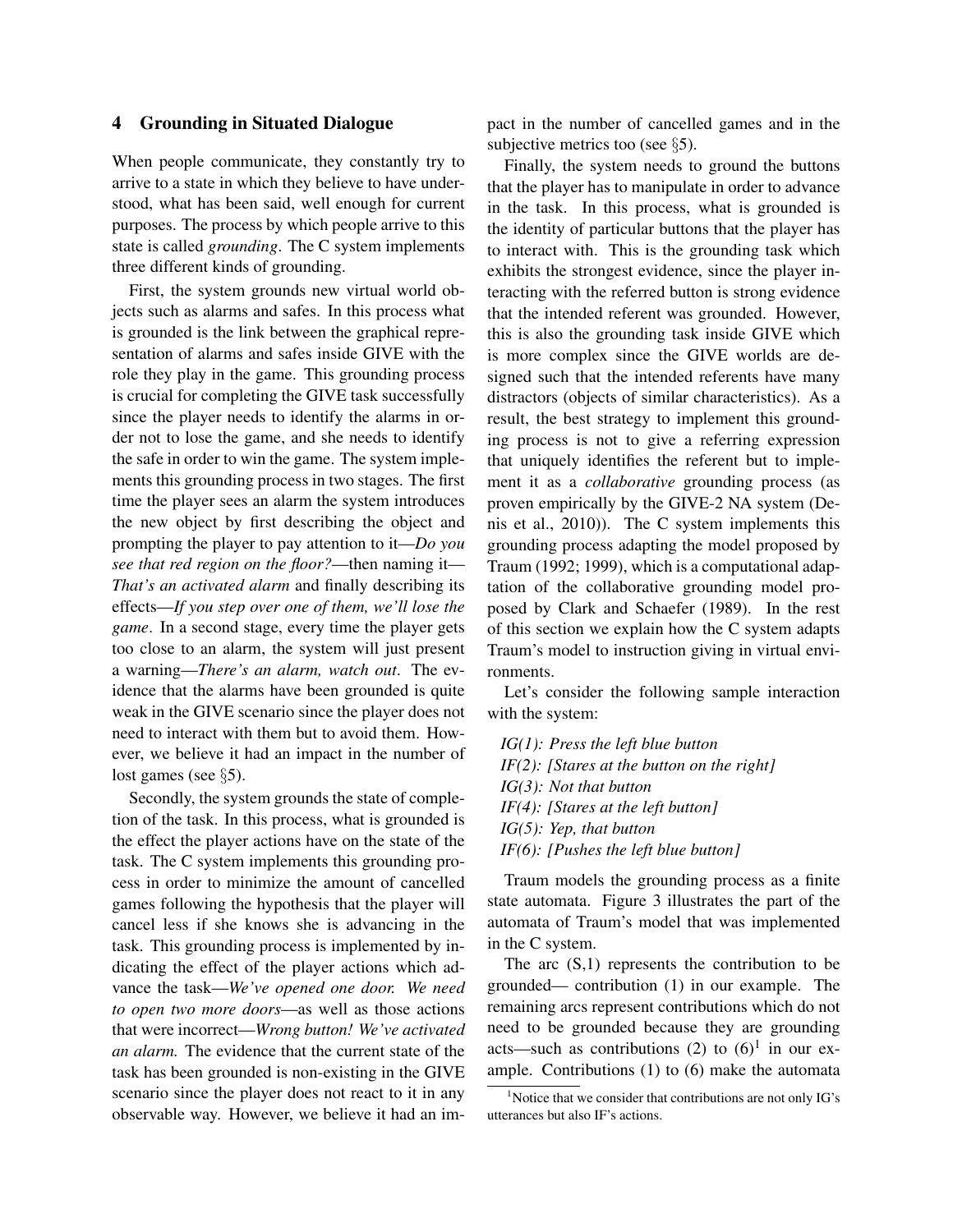

Figure 3: C system's grounding model.

go through the states  $\langle S, 1, 2, 1, 2, F \rangle$ . That is, (2) and (4)—focusing a possible target and waiting are treated as request repairs by the receiver R (the IG in this exchange). While (3) and (5) are treated as repairs by the initiator I (the IF in this exchange). Finally, (6) is modelled as an acknowledgement by the IF which grounds the instruction *Press the left blue button*; in the state F the contribution is considered grounded. If the IF would have pressed the correct button right after utterance (1) then the sequence followed would have been  $\langle S, F \rangle$ . While if the IF would have pressed the wrong button right after utterance (1) then the sequence followed would have been  $\langle S, D \rangle$ . The state D is a dead state, the contribution is considered ungroundable; after pressing a wrong button the system needs to find a new plan since the ongoing one may no longer be valid.

The C system implements only a part of Traum's grounding model because Traum's model includes the treatment of repairs contributed by the receiver. This is not possible in the GIVE scenario since the IF does not have enough information in order to correct the IG, the IG is the only one that is supposed to have knowledge of the task.

## 5 Evaluation Results

Figure 4 depicts the percentages for successful, lost and cancelled games of the results of the GIVE 2.5. C system's values for cancelled (16%) and lost(14%) games are lower than the observed on the



Figure 4: GIVE-2.5 results. Percentage of success, lost and cancelled games by system.

other systems. We think this is a consequence of the grounding strategy for alarm objects and progress information used by C system.

The instructions about progress and effect's descriptions messages also enhanced the system's subjective metrics. For instance, most players thought that C system gave them useful feedback about their progress and most people considered they could trust on C's instructions.

## 6 Conclusions

In this work we have described the C natural language generation system for the GIVE-2.5 challenge. Our system classical grounding models (such as the ones from Traum (1992; 1999)) the process of giving instructions in virtual worlds. The simple grounding process for buttons, alarms, safes and game progress described in Section 4 had a positive impact on the evaluation metrics, as discussed in Section 5.

Moreover, the C system navigation and referring strategy (discussed in Section 3) is based on the area visible to the player. We believe this player-centric approach creates more natural-sounding instructions and reduces the chances for the player getting lost. The fact that these strategies make the C system also independent of the GIVE framework internal representations of concepts has portability implications we seek to explore in further work.